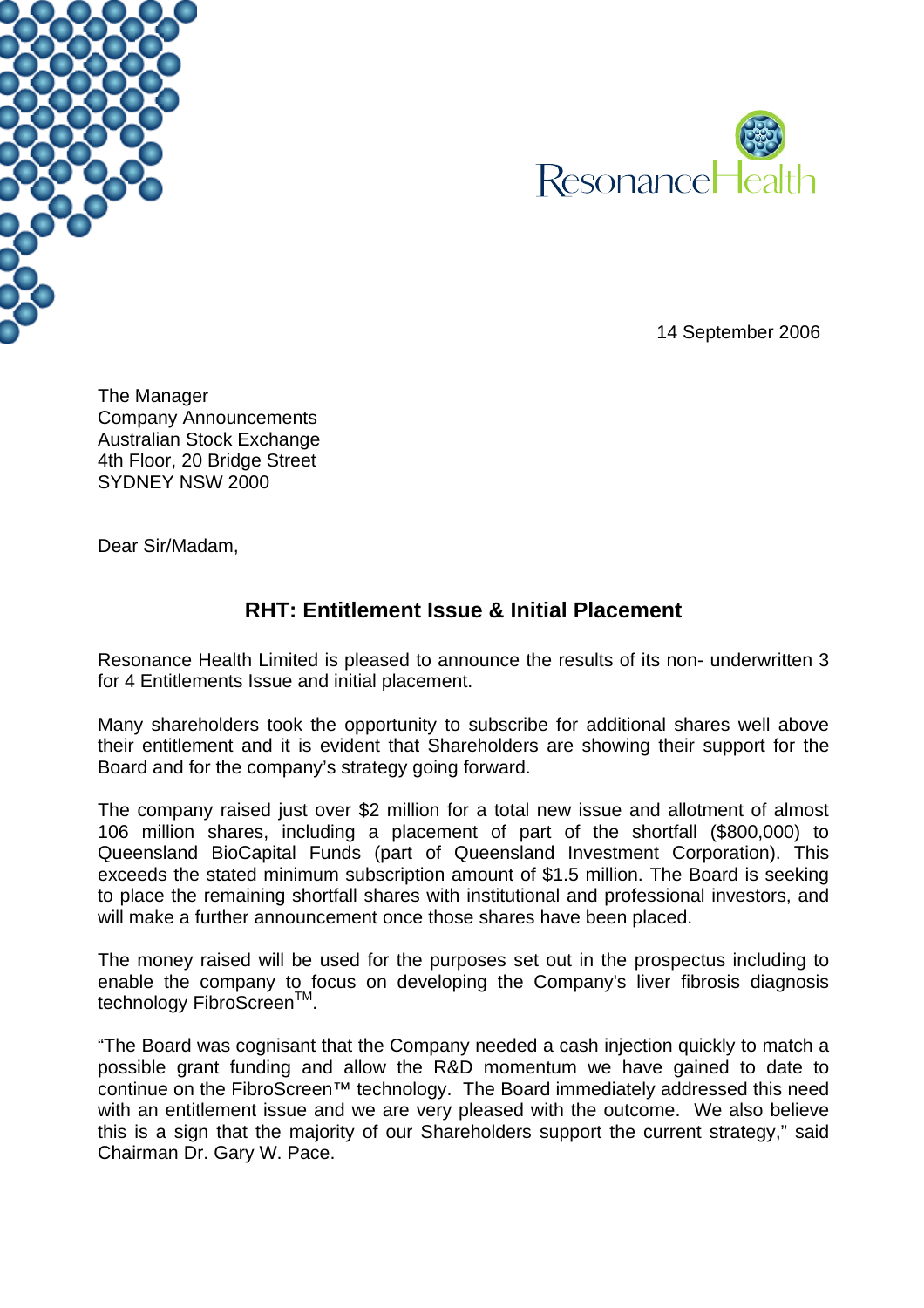

The shortfall to the issue stands at around 47.5 million shares (approximately \$950,000). However, as noted above, the Board is seeking to place this shortfall.

Appendix 3B is attached and further details of the issue are outlined below:

| Capital raised from existing shareholders                                                          | \$1,317,989 (65,899,468 shares)   |
|----------------------------------------------------------------------------------------------------|-----------------------------------|
| Capital raised from placement to QBF                                                               | \$800,000 (40,000,000 shares)     |
| <b>Total Capital Raised</b>                                                                        | \$2,117,989, (105,899,468 shares) |
| Under Subscription (shortfall shares<br>available to be placed within 3 months of<br>closing date) | \$951,127 (47,556,351 shares)     |
| No. of New Shares to be issued & allotted                                                          | 105,899,468                       |
| No. of Total Shares on issue after allotment<br>of new issues                                      | 310,507,227                       |
| Issue of New Shares and despatch of<br>shareholding statements                                     | Friday 15 September 2006          |
| Normal trading of New Shares expected to<br>commence on ASX.                                       | Monday 18 September 2006          |

Yours faithfully

Eva Liu Company Secretary

**Resonance Health Limited** ABN: 96 006 762 492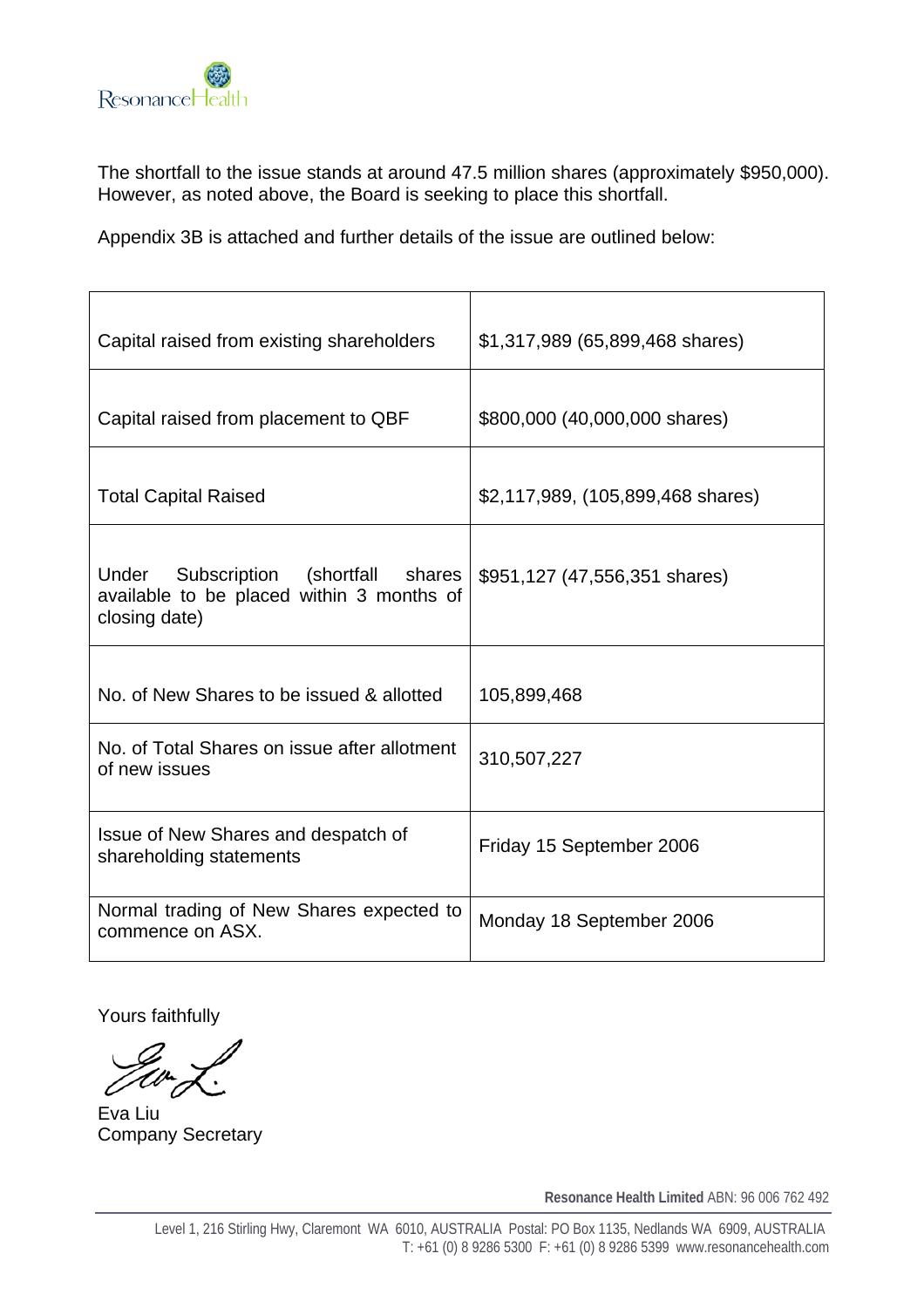*Rule 2.7, 3.10.3, 3.10.4, 3.10.5*

# **Appendix 3B**

## **New issue announcement, application for quotation of additional securities and agreement**

*Information or documents not available now must be given to ASX as soon as available. Information and documents given to ASX become ASX's property and may be made public.* 

Introduced 1/7/96. Origin: Appendix 5. Amended 1/7/98, 1/9/99, 1/7/2000, 30/9/2001, 11/3/2002, 1/1/2003, 24/10/2005.

Name of entity

 **RESONANCE HEALTH LIMITED** 

ABN

**96 006 762 492**

We (the entity) give ASX the following information.

## **Part 1 - All issues**

*You must complete the relevant sections (attach sheets if there is not enough space).* 

<sup>+</sup>Class of <sup>+</sup>securities issued or to be issued | Ordinary Fully Paid Shares

105,899,468

- 2 Number of <sup>+</sup>securities issued or to be issued (if known) or maximum number which may be issued
- 3 Principal terms of the +securities (eg, if options, exercise price and expiry date; if partly paid <sup>+</sup>securities, the amount outstanding and due dates for payment; if <sup>+</sup>convertible securities, the conversion price and dates for conversion)

Same as existing listed ordinary fully paid shares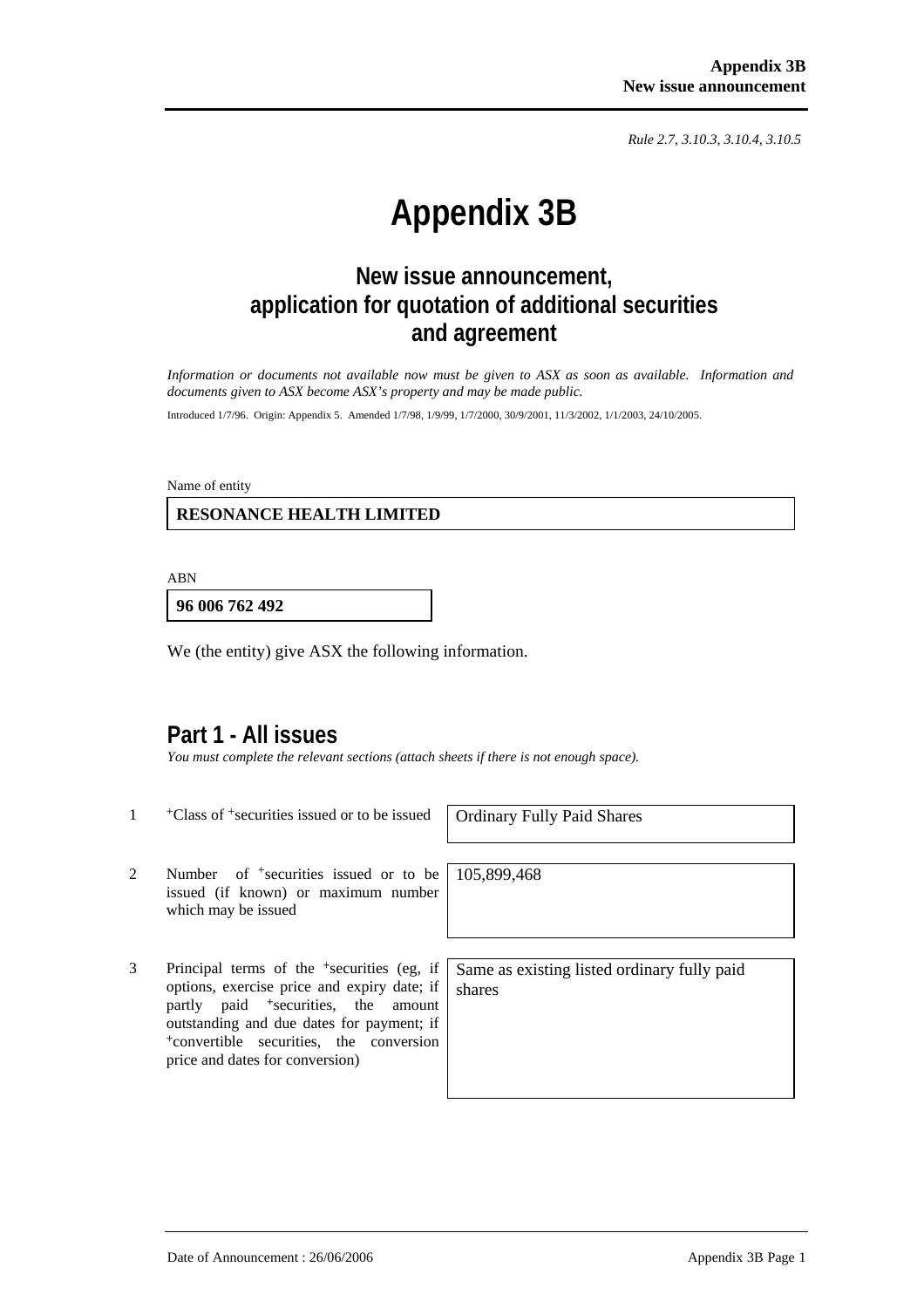4 Do the +securities rank equally in all respects from the date of allotment with an existing <sup>+</sup>class of quoted <sup>+</sup>securities?

> If the additional securities do not rank equally, please state:

- the date from which they do
- the extent to which they participate for the next dividend, (in the case of a trust, distribution) or interest payment
- the extent to which they do not rank equally, other than in relation to the next dividend, distribution or interest payment

5 Issue price or consideration 2 cents per new ordinary fully paid share

- 
- 6 Purpose of the issue (If issued as consideration for the acquisition of assets, clearly identify those assets)

The purpose of the issue was to raise additional capital for the continuation of the FerriScan® business. The funds are also to be used for the continued R&D efforts for the fibrosis testing technology and to provide additional working capital for general corporate purposes.

7 Dates of entering <sup>+</sup>securities into uncertificated holdings or despatch of certificates

15 September 2006

8 Number and <sup>+</sup>class of all <sup>+</sup>securities quoted on ASX (*including* the securities in clause 2 if applicable)

| Number | <sup>+</sup> Class                               |
|--------|--------------------------------------------------|
|        | 310,507,227   Ordinary Shares                    |
|        | 47,798,794 Options – 15c on or before<br>15/1/07 |
|        | 20,604,594 Options – 40c on or before<br>15/1/08 |
|        | (continued next page)                            |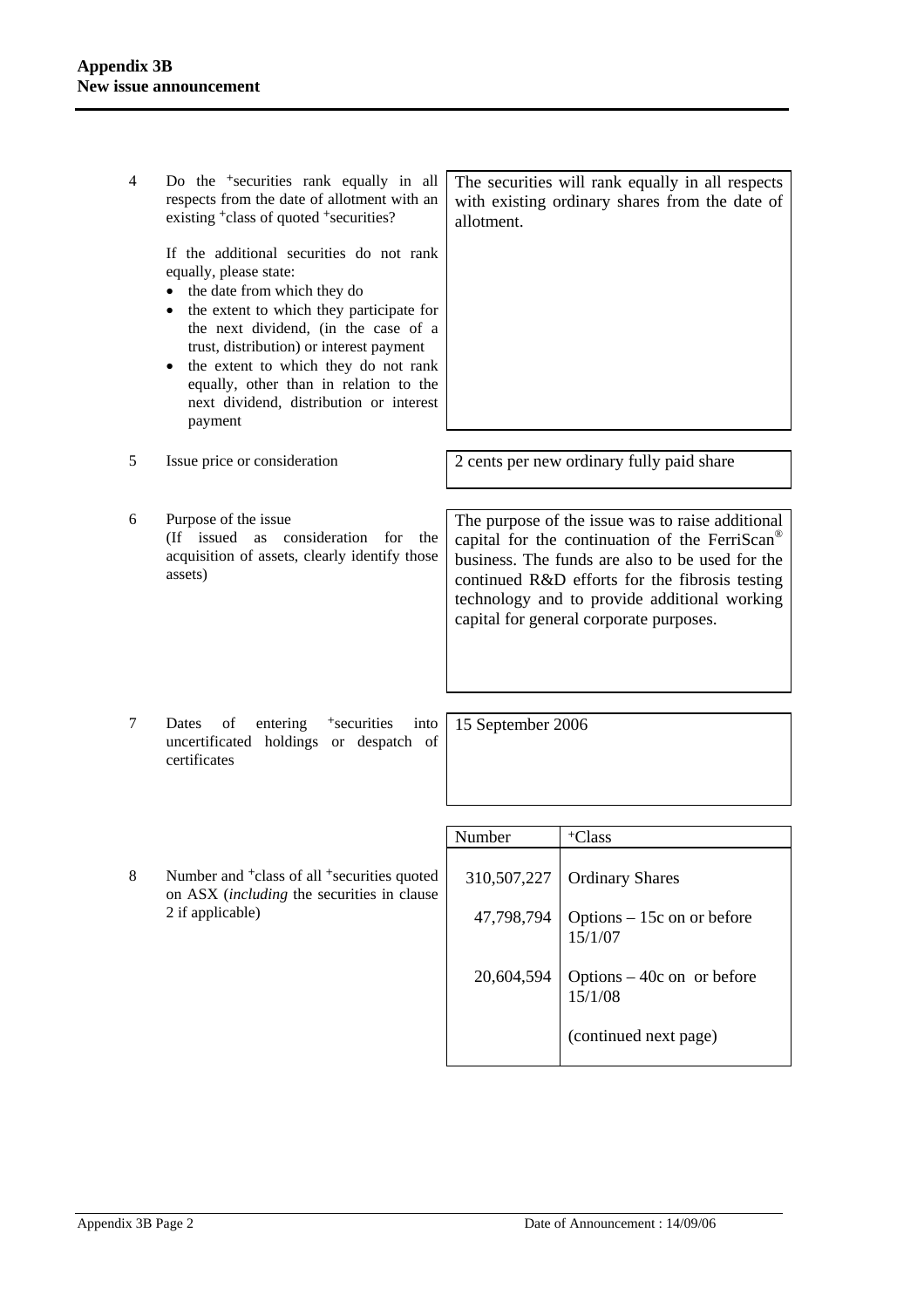|                                                                                                                                                       | Number     | <sup>+</sup> Class                        |
|-------------------------------------------------------------------------------------------------------------------------------------------------------|------------|-------------------------------------------|
| 9<br>Number and <sup>+</sup> class of all <sup>+</sup> securities <b>not</b><br>quoted on ASX (including the securities in<br>clause 2 if applicable) | 800,000    | Options – 40c on or before<br>07/07/2009  |
|                                                                                                                                                       | 1,600,000  | Options $-30c$ on or before<br>07/07/2009 |
|                                                                                                                                                       | 4,000,000  | Options $-20c$ on or before<br>12/11/2007 |
|                                                                                                                                                       | 3,333,341  | Options $-20c$ on or before<br>06/12/2007 |
|                                                                                                                                                       | 3,333,325  | Options $-30c$ on or before<br>06/12/2007 |
|                                                                                                                                                       | 3,333,342  | Options $-20c$ on or before<br>01/02/2008 |
|                                                                                                                                                       | 3,333,325  | Options $-30c$ on or before<br>01/02/2008 |
|                                                                                                                                                       | 500,000    | Options $-25c$ on or before<br>31/05/2007 |
|                                                                                                                                                       | 1,000,000  | Options $-30c$ on or before<br>31/05/2008 |
|                                                                                                                                                       |            | <b>Incentive Shares</b>                   |
|                                                                                                                                                       | 13,000,000 | Incentive shares - F class                |
|                                                                                                                                                       | 3,000,000  | Incentive shares - G class                |
|                                                                                                                                                       |            | (continued next page)                     |
|                                                                                                                                                       |            |                                           |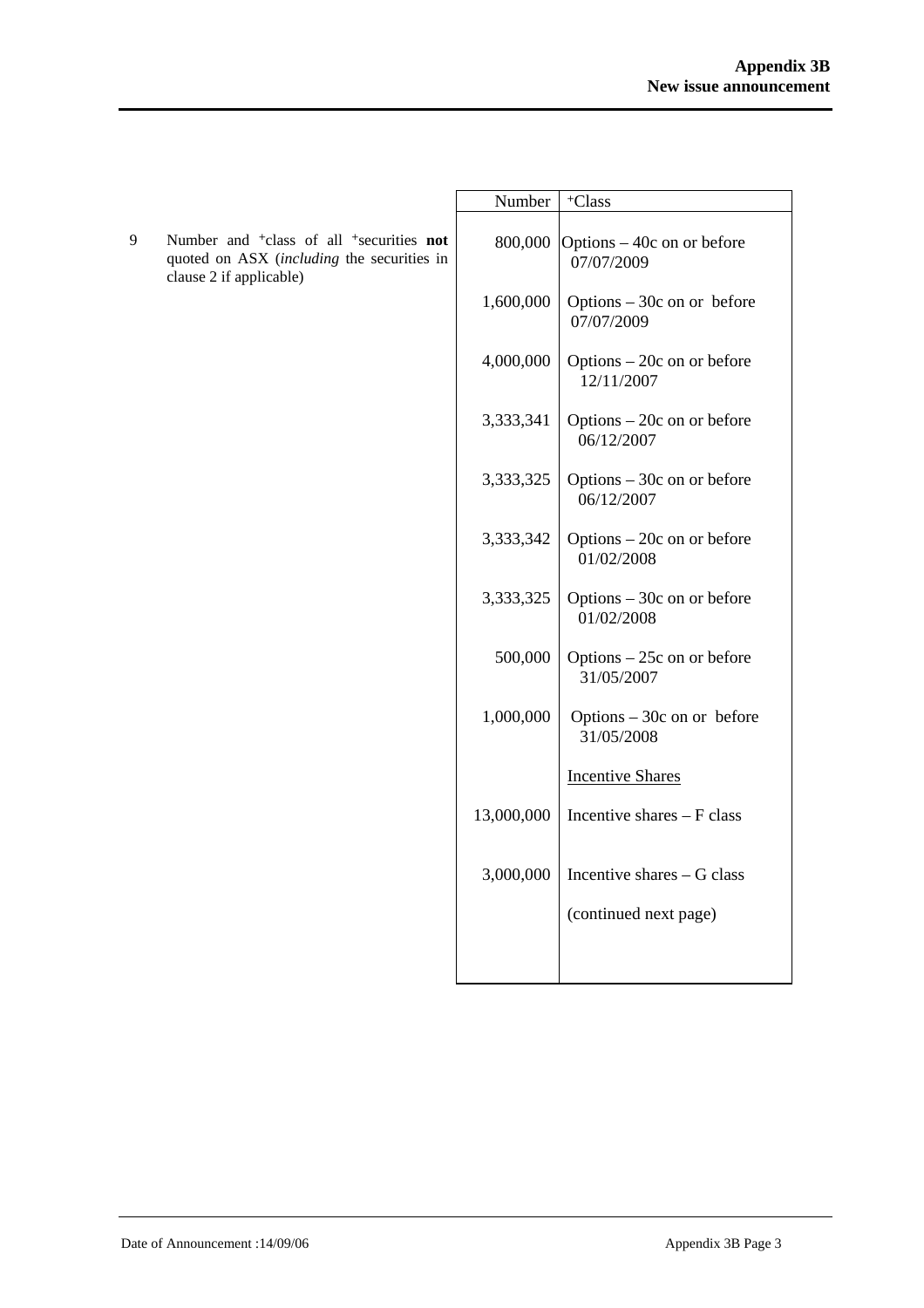| 9  |                                                                                                       | Number     | <sup>+</sup> Class                                         |
|----|-------------------------------------------------------------------------------------------------------|------------|------------------------------------------------------------|
|    |                                                                                                       |            |                                                            |
|    |                                                                                                       |            | <b>Incentive Options</b>                                   |
|    |                                                                                                       | 3,333,334  | Options 20c, 3 years from<br>date of issue                 |
|    |                                                                                                       | 3,333,333  | Options $-30c$ , 3 years from<br>date of issue             |
|    |                                                                                                       | 2,000,000  | Options $-40c$ expiring<br>31/07/2008                      |
|    |                                                                                                       | 2,000,000  | Options $-50c$ expiring<br>31/07/2008                      |
|    |                                                                                                       | 100,000    | Employee Incentive options<br>$-30c$ expiring $24/03/2008$ |
|    |                                                                                                       | 400,000    | Employee Incentive options<br>$-40c$ expiring 02/04/2007   |
|    |                                                                                                       |            |                                                            |
| 10 | Dividend policy (in the case of a trust, distribution<br>policy) on the increased capital (interests) | dividends. | There are currently no plans to pay any                    |

## **Part 2 - Bonus issue or pro rata issue**

| 11 | Is security holder approval required?                                                                                   | N <sub>0</sub>                              |
|----|-------------------------------------------------------------------------------------------------------------------------|---------------------------------------------|
|    |                                                                                                                         |                                             |
| 12 | Is the issue renounceable or non-renounceable?                                                                          | This was a Non-Renounceable Issue           |
|    |                                                                                                                         |                                             |
| 13 | Ratio in which the <sup>+</sup> securities will be offered                                                              | Three new shares for every four shares held |
|    |                                                                                                                         |                                             |
| 14 | <sup>+</sup> Class of <sup>+</sup> securities to which the offer relates                                                | <b>Fully paid Ordinary Shares</b>           |
|    |                                                                                                                         |                                             |
| 15 | <sup>+</sup> Record date to determine entitlements                                                                      | 17 July 2006                                |
|    |                                                                                                                         |                                             |
|    |                                                                                                                         |                                             |
| 16 | different<br>holdings<br>registers<br>Will<br>(or<br>on<br>subregisters) be aggregated for calculating<br>entitlements? | Yes                                         |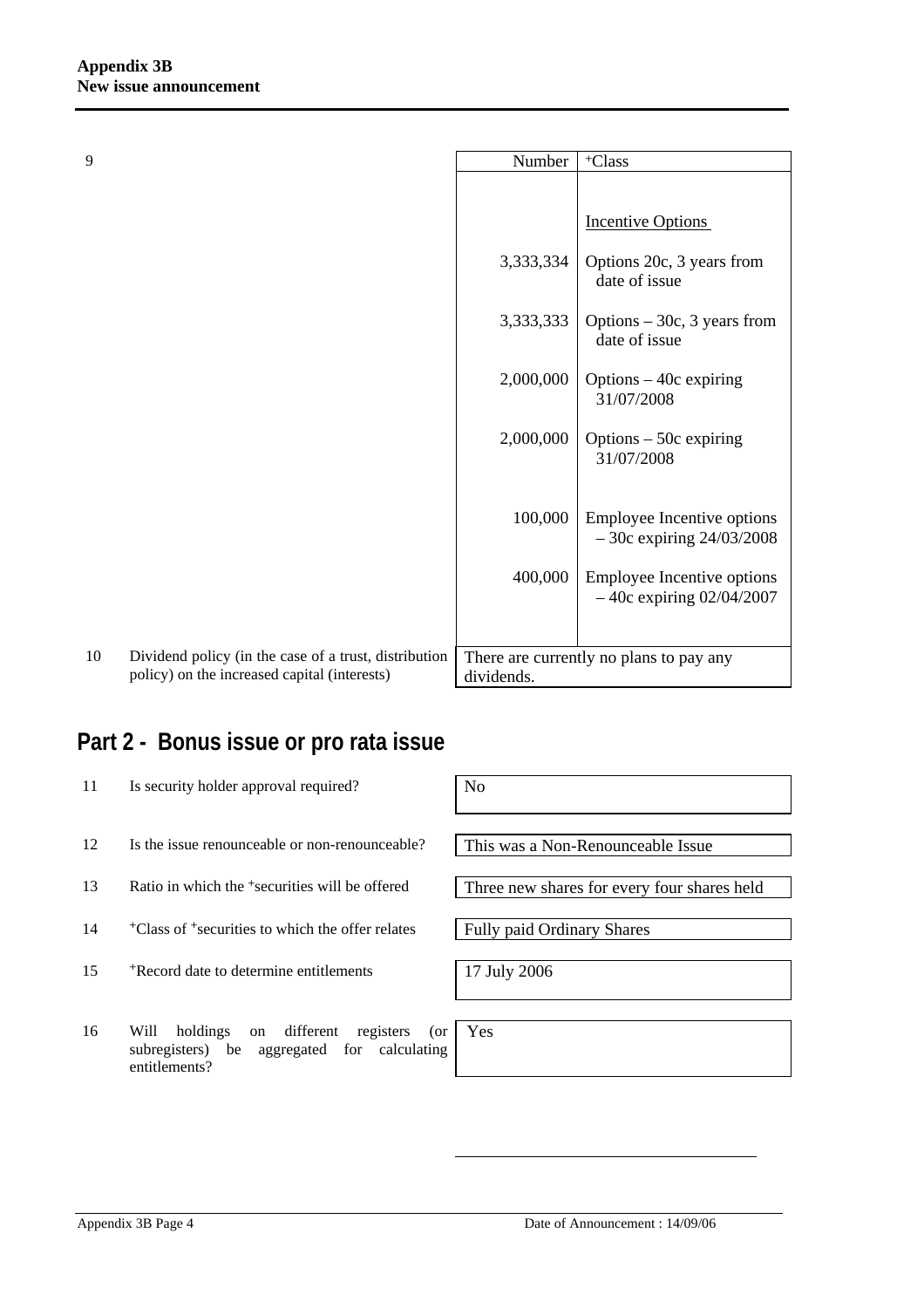| 17 | Policy for deciding entitlements in relation to fractions                                                                                                                                                                              | Fractional entitlements will be rounded<br>up to the nearest whole number of new<br>shares.                                                                                                                                                                                                                                     |
|----|----------------------------------------------------------------------------------------------------------------------------------------------------------------------------------------------------------------------------------------|---------------------------------------------------------------------------------------------------------------------------------------------------------------------------------------------------------------------------------------------------------------------------------------------------------------------------------|
| 18 | Names of countries in which the entity has <sup>+</sup> security<br>holders who will not be sent new issue documents<br>Note: Security holders must be told how their entitlements are to be dealt with.<br>Cross reference: rule 7.7. | All foreign countries except New<br>Zealand.<br>At the date of this notice excluded<br>countries are:<br>Argentina<br>France<br><b>Great Britain</b><br>Guernsey Channel Island<br>Ireland<br>Malaysia<br>Monaco<br>Papau New Guinea<br>Singapore<br>Thailand<br><b>United Arab Emirates</b><br><b>United States</b><br>Vanuatu |
| 19 | Closing date for receipt of acceptances or renunciations                                                                                                                                                                               | 11 September 2006                                                                                                                                                                                                                                                                                                               |
| 20 | Names of any underwriters                                                                                                                                                                                                              | There were no underwriters for this issue                                                                                                                                                                                                                                                                                       |
| 21 | Amount of any underwriting fee or commission                                                                                                                                                                                           | N/A                                                                                                                                                                                                                                                                                                                             |
| 22 | Names of any brokers to the issue                                                                                                                                                                                                      | N/A                                                                                                                                                                                                                                                                                                                             |
| 23 | Fee or commission payable to the broker to the issue                                                                                                                                                                                   | N/A                                                                                                                                                                                                                                                                                                                             |
| 24 | Amount of any handling fee payable to brokers who<br>lodge acceptances or renunciations on behalf of <sup>+</sup> security<br>holders                                                                                                  | N/A                                                                                                                                                                                                                                                                                                                             |
| 25 | If the issue is contingent on <sup>+</sup> security holders' approval,<br>the date of the meeting                                                                                                                                      | N/A                                                                                                                                                                                                                                                                                                                             |
| 26 | Date entitlement and acceptance form and prospectus or<br>Product Disclosure Statement will be sent to persons<br>entitled                                                                                                             | N/A                                                                                                                                                                                                                                                                                                                             |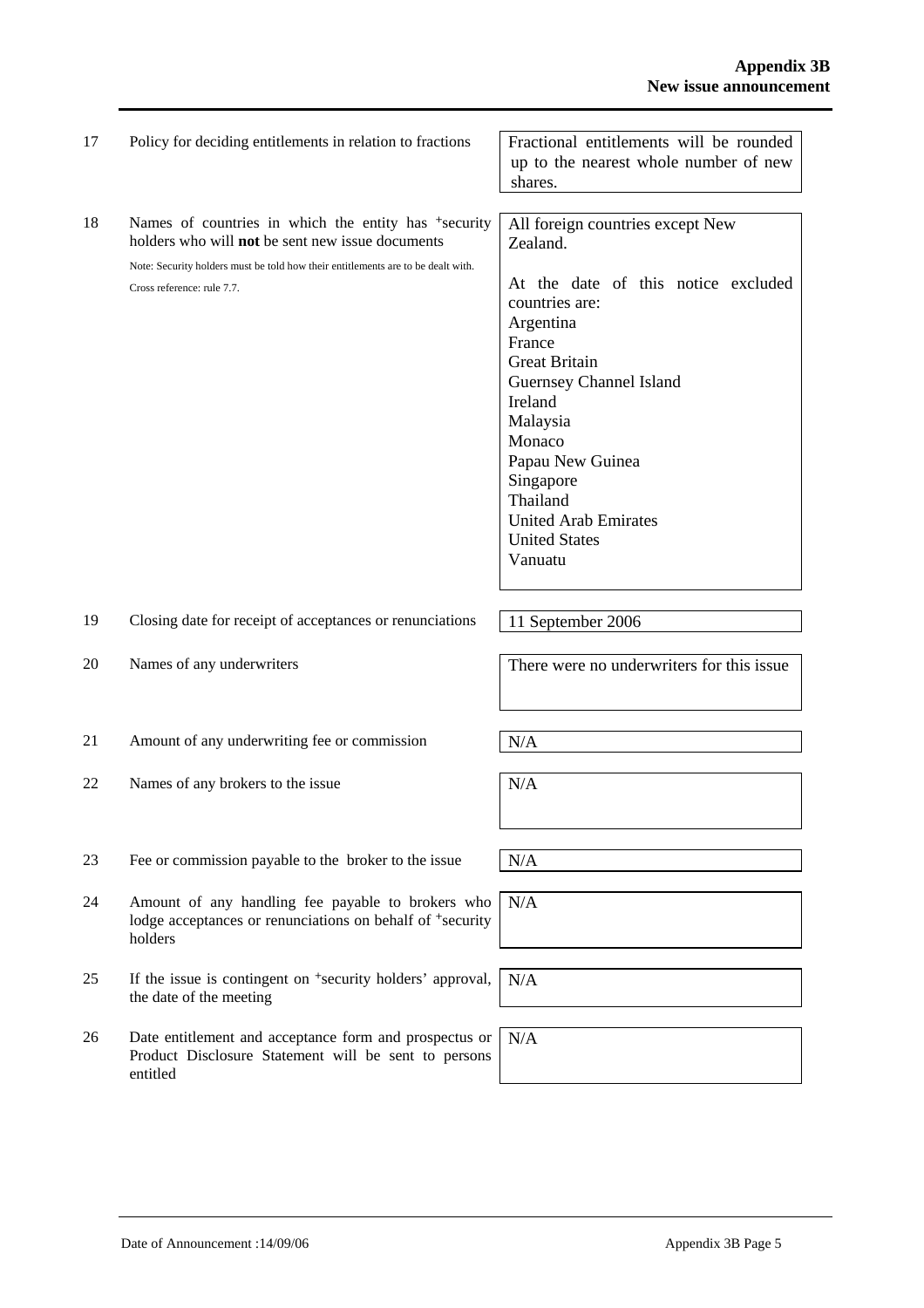#### **Appendix 3B New issue announcement**

| 27 | If the entity has issued options, and the<br>terms entitle option holders to participate<br>on exercise, the date on which notices will<br>be sent to option holders | N/A               |
|----|----------------------------------------------------------------------------------------------------------------------------------------------------------------------|-------------------|
| 28 | Date rights trading will begin<br>(i f)<br>applicable)                                                                                                               | N/A               |
| 29 | Date rights trading will end (if applicable)                                                                                                                         | N/A               |
| 30 | How do <sup>+</sup> security holders sell their<br>entitlements in full through a broker?                                                                            | N/A               |
| 31 | How do <sup>+</sup> security holders sell <i>part</i> of their<br>entitlements through a broker and accept<br>for the balance?                                       | N/A               |
| 32 | How do <sup>+</sup> security holders dispose of their<br>entitlements (except by sale through a<br>broker)?                                                          | N/A               |
| 33 | <sup>+</sup> Despatch date                                                                                                                                           | 15 September 2006 |

## **Part 3 - Quotation of securities**

*You need only complete this section if you are applying for quotation of securities* 

34 Type of securities (*tick one*)

(a) Securities described in Part 1 √

(b) All other securities

Example: restricted securities at the end of the escrowed period, partly paid securities that become fully paid, employee incentive share securities when restriction ends, securities issued on expiry or conversion of convertible securities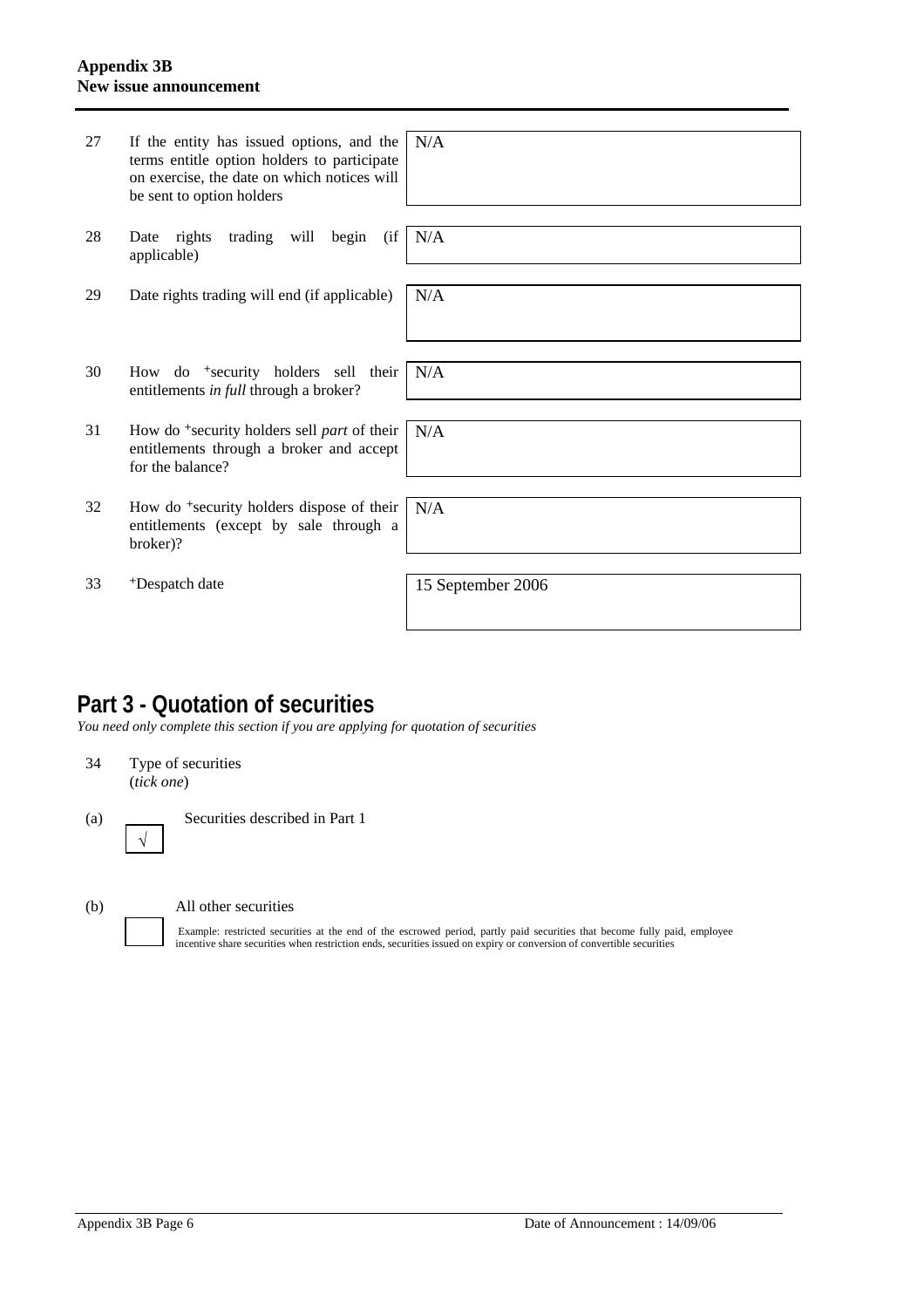#### **Entities that have ticked box 34(a)**

#### **Additional securities forming a new class of securities**

*Tick to indicate you are providing the information or documents*

| 35 | If the <sup>+</sup> securities are <sup>+</sup> equity securities, the names of the 20 largest holders of the<br>additional <sup>+</sup> securities, and the number and percentage of additional <sup>+</sup> securities held by<br>those holders         |
|----|-----------------------------------------------------------------------------------------------------------------------------------------------------------------------------------------------------------------------------------------------------------|
| 36 | If the *securities are *equity securities, a distribution schedule of the additional *securities<br>setting out the number of holders in the categories<br>$1 - 1.000$<br>$1,001 - 5,000$<br>$5,001 - 10,000$<br>$10,001 - 100,000$<br>$100,001$ and over |
| 37 | A copy of any trust deed for the additional <sup>+</sup> securities                                                                                                                                                                                       |

### **Entities that have ticked box 34(b)**

- 38 Number of securities for which +quotation is sought N/A
- 39 Class of +securities for which quotation is sought

N/A

40 Do the +securities rank equally in all respects from the date of allotment with an existing <sup>+</sup>class of quoted +securities? N/A

> If the additional securities do not rank equally, please state:

- the date from which they do
- the extent to which they participate for the next dividend, (in the case of a trust, distribution) or interest payment
- the extent to which they do not rank equally, other than in relation to the next dividend, distribution or interest payment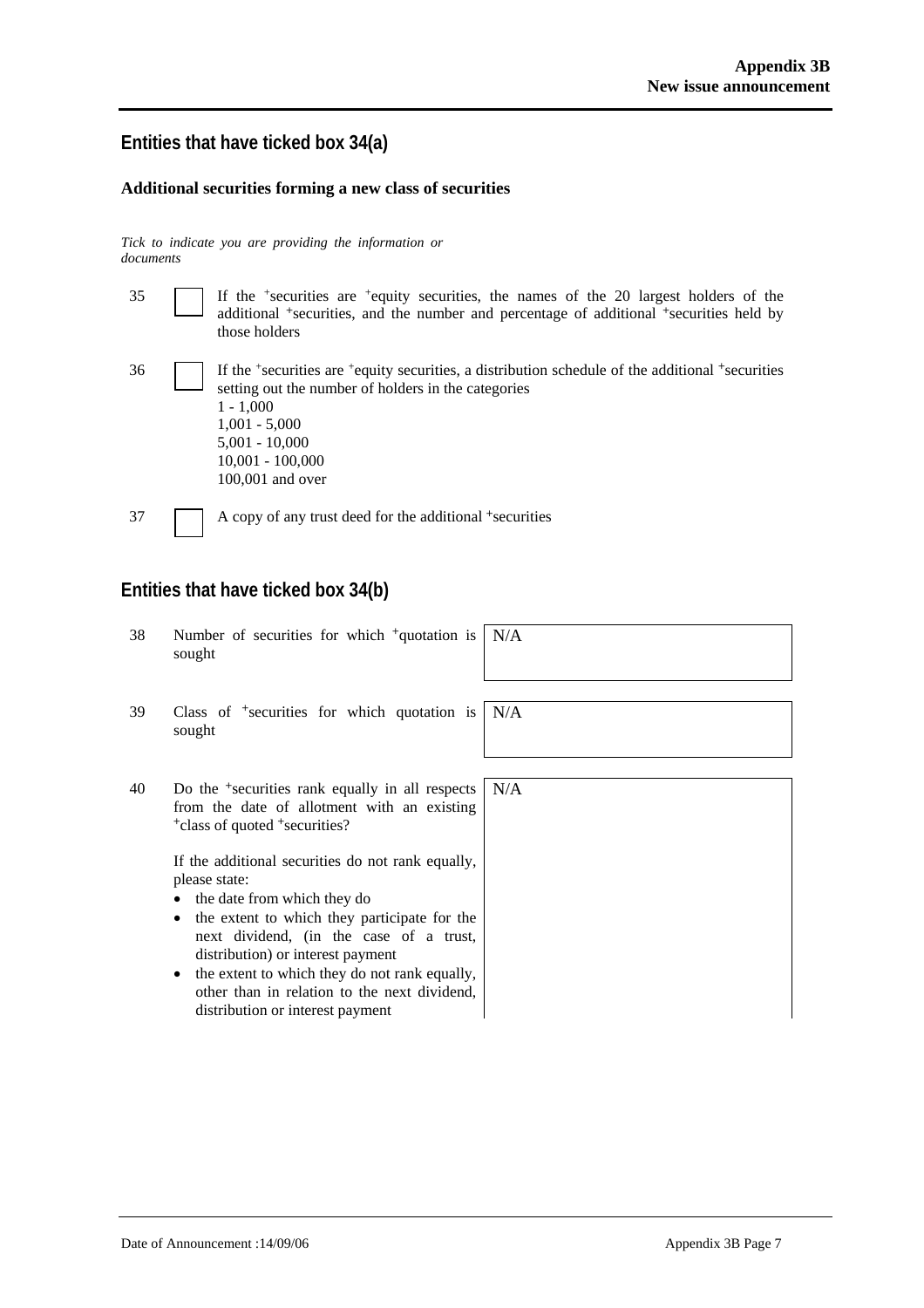| 41 | Reason for request for quotation now<br>Example: In the case of restricted securities, end of restriction period             | Allotment $\&$ initial placement of 3 for 4<br>Entitlement Issue |                    |  |
|----|------------------------------------------------------------------------------------------------------------------------------|------------------------------------------------------------------|--------------------|--|
|    | (if issued upon conversion of another security, clearly<br>identify that other security)                                     |                                                                  |                    |  |
| 42 | Number and <sup>+</sup> class of all <sup>+</sup> securities quoted on ASX<br><i>(including the securities in clause 38)</i> | Number                                                           | <sup>+</sup> Class |  |

#### **Quotation agreement**

- <sup>+</sup>Quotation of our additional <sup>+</sup>securities is in ASX's absolute discretion. ASX may quote the <sup>+</sup>securities on any conditions it decides.
- 2 We warrant the following to ASX.
	- The issue of the +securities to be quoted complies with the law and is not for an illegal purpose.
	- There is no reason why those +securities should not be granted +quotation.
	- An offer of the <sup>+</sup>securities for sale within 12 months after their issue will not require disclosure under section 707(3) or section 1012C(6) of the Corporations Act. Note: An entity may need to obtain appropriate warranties from subscribers for the securities in order to be able to give this warranty
		-
	- Section 724 or section 1016E of the Corporations Act does not apply to any applications received by us in relation to any +securities to be quoted and that no-one has any right to return any +securities to be quoted under sections 737, 738 or 1016F of the Corporations Act at the time that we request that the +securities be quoted.
	- If we are a trust, we warrant that no person has the right to return the +securities to be quoted under section 1019B of the Corporations Act at the time that we request that the +securities be quoted.
- 3 We will indemnify ASX to the fullest extent permitted by law in respect of any claim, action or expense arising from or connected with any breach of the warranties in this agreement.